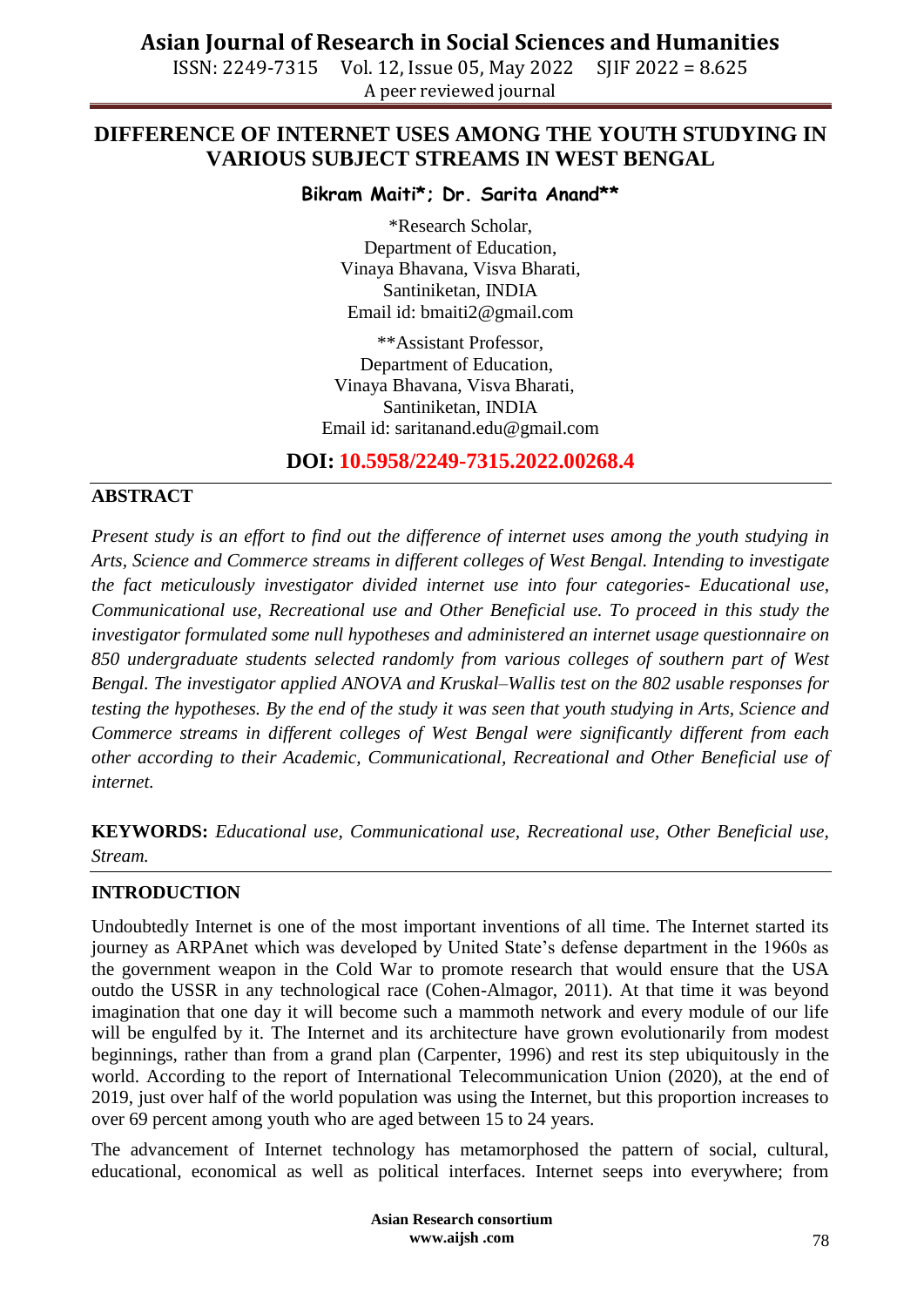ISSN: 2249-7315 Vol. 12, Issue 05, May 2022 SJIF 2022 = 8.625 A peer reviewed journal

education to communication, from ministry to industry, from medication to publication, from investment to enjoyment, from space to marketplace, from politics to aesthetics, from combating to broadcasting. In a nutshell, the Internet is the jack of all trades, from menial to most exalt of services.

## **BACKGROUND:**

Although the benefits of the internet in every spectrum of our life are undeniable, but how the culture of internet usage has been cultivated has also been detrimental to several core social and psychological values. Different studies in this regard have enlightened us with the consequences of excessive internet usage. Young (1998) in her book indicated towards a perilous future of the teenagers and the college students. She pointed out that when the youths got hooked and stayed up late every night on-line, they used to lose sleep, fail to school, withdraw socially, and lie to their parents about what's happening. Anand (2007) and Skoric et. al (2009) in their study showed that the amount of time a student spent playing video games had a negative correlation with students' scholastic achievement.

On the contrary, Macho (2007) opined that those who had internet access at home were at an advantage versus those who did not have internet access, because, internet use did not help the students only; it also assisted the parents as directors of their children's learning. Pew Research Center, USA in a recent study (2019) revealed that maximum people from emerging and developing countries across four global regions of the world felt the internet had a positive influence on education, morality, politics, physical health, local culture, civility and the economy.

## **SIGNIFICANCE OF THE STUDY:**

It is clear from the above discussion that the use of internet has its good and ill impacts upon the youth. But it is undeniable that keeping youth far behind from the internet in this digital age is impossible. As they can do online classes or get study materials from different online platforms; so, they can keep in touch with others through social networks. Even, for both their amusements and important routine works internet is a piece of cake. These revelations are applicable for all the youth studying in various subject streams. But there may be differences among the subject streams regarding their internet use. Current study is an effort to find out the difference in internet use among the youth who are pursuing their bachelor degree in various subject streams from different undergraduate colleges in West Bengal.

Internet use is divided into four categories in order to measure the difference meticulously.

1. **Academic use:** When internet is used for seeking matters of education, viz., searching for topic someone interested in, search for topic from their syllabus, using online libraries, etc.

2. **Communicational use:** When internet is used to communicate with others, it is communicational use. Examples- e-mailing, chatting, social networking.

3. **Recreational use:** When internet is used for own entertainment, it can be marked as recreational use. Examples of such uses are playing online games, downloading music, videos etc; surfing the web with no set purposes; etc.

4. **Other beneficial use:** When Internet is used for different useful day to day work, it is other beneficial use of Internet. Examples- online shopping, online banking, and online food order, etc.

## **OBJECTIVES:**

1) To find out the difference among youth studying in Arts, Science and Commerce stream in respect to their Academic use of internet.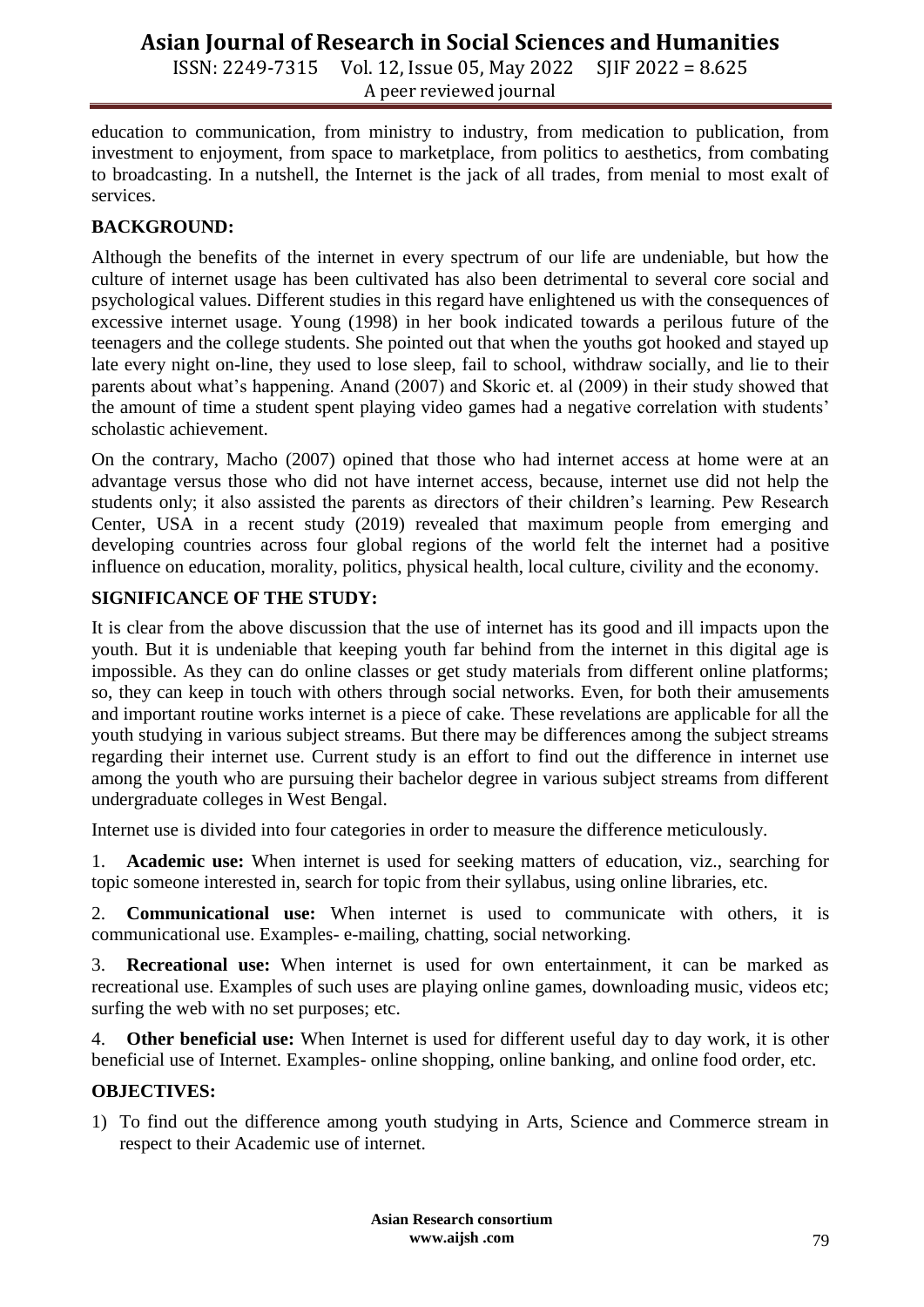ISSN: 2249-7315 Vol. 12, Issue 05, May 2022 SJIF 2022 = 8.625 A peer reviewed journal

- 2) To find out the difference among youth studying in Arts, Science and Commerce stream in respect to their Communicational use of internet.
- 3) To find out the difference among youth studying in Arts, Science and Commerce stream in respect to their Recreational use of internet.
- 4) To find out the difference among youth studying in Arts, Science and Commerce stream in respect to their Other Beneficial use of internet.

#### **HYPOTHESES:**

**H01.** There is no significant difference among youth studying in Arts, Science and Commerce streams with reference to their Academic use of Internet.

**H02.** There is no significant difference among youth studying in Arts, Science and Commerce streams with reference to their Communicational use of Internet.

**H03.** There is no significant difference among youth studying in Arts, Science and Commerce streams with reference to their Recreational use of Internet.

**H04.** There is no significant difference among youth studying in Arts, Science and Commerce streams with reference to their Other Beneficial use of Internet.

## **DELIMITATIONS:**

1) The study was confined into southern part of South Bengal only.

2) Only youths studying in the bachelor degree (Aged between 18-24 years) were chosen for the study.

## **METHODOLOGY OF THE RESEARCH:**

#### **1. Research Approach:**

Here in this study the primary aim of the researcher is to explore the existing differences between the youth of various subject streams regarding their internet use. A descriptive research design is adopted by employing a survey technique to serve the purpose methodically.

#### **2. Sample and Sampling Technique:**

Three tier sampling techniques were used for this study. Firstly, five districts were selected from the southern part of West Bengal through randomized process. Secondly, twenty two colleges were selected from the said districts by using simple random sampling method. Finally, 850 students were selected randomly from those previously chosen colleges who were in  $2<sup>nd</sup>$  to  $5<sup>th</sup>$ semesters of their Bachelor Degree program.

#### **3. Tool Used:**

A paper and pencil type 'Internet Use Questionnaire', developed and standardised by the investigator himself with the help of experts, was used to know the different internet use of the youth.

## **4. Procedure of Data Collection:**

The questionnaire was supplied to 850 bachelor degree students who were in different streams and semesters. After getting the responses back researcher scrutinized it thoroughly. From all the responses 802 were found to be usable, among which 412 were studying in Arts (51.4 %), 237 were studying in Science (29.6 %) and 153 were studying in Commerce (19 %).

## **ANALYSIS AND INTERPRETATION OF DATA:**

Questionnaires were collected and scoring was done by using the scoring procedure. Descriptive

**Asian Research consortium www.aijsh .com**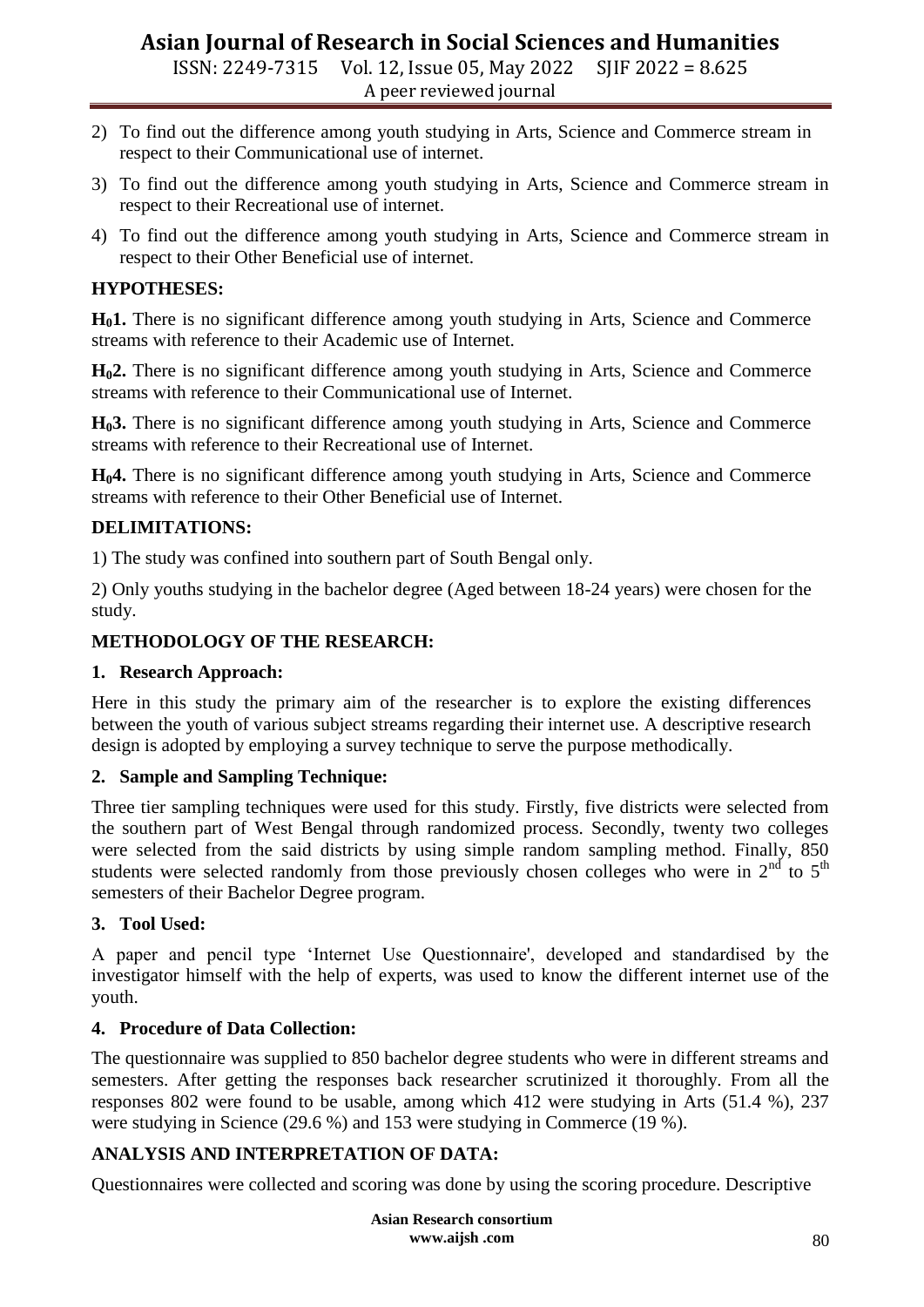ISSN: 2249-7315 Vol. 12, Issue 05, May 2022 SJIF 2022 = 8.625 A peer reviewed journal

statistic, one- way analysis of variance (ANOVA) and Kruskal–Wallis test were used to analysis the data statistically.

#### **TABLE NO. 1 GROUP STATISTICS OF ACADEMIC, COMMUNICATIONAL, RECREATIONAL AND OTHER BENEFICIAL USE OF INTERNET IN RESPECT OF STREAMS**

| Internet use        | <b>Streams</b> | N   | <b>Mean</b> | Std.<br><b>Deviatio</b><br>n | Std.<br>Error |
|---------------------|----------------|-----|-------------|------------------------------|---------------|
| Academic use of     | Arts           | 412 | 9.5267      | 5.67204                      | .27944        |
| Internet            | Science        | 237 | 10.7932     | 5.29505                      | .34395        |
|                     | Commerce       | 153 | 9.2222      | 4.93940                      | .39933        |
| Communicational     | Arts           | 412 | 4.5194      | 2.67767                      | .13192        |
| use of Internet     | Science        | 237 | 5.3291      | 2.61379                      | .16978        |
|                     | Commerce       | 153 | 5.4771      | 2.90436                      | .23480        |
| Recreational use of | Arts           | 412 | 9.9466      | 5.42877                      | .26746        |
| Internet            | Science        | 237 | 11.3924     | 5.22076                      | .33913        |
|                     | Commerce       | 153 | 12.9477     | 6.42445                      | .51939        |
| Beneficial<br>Other | Arts           | 412 | 6.3252      | 5.06753                      | .24966        |
| use of Internet     | Science        | 237 | 7.3713      | 4.86571                      | .31606        |
|                     | Commerce       | 153 | 8.6601      | 6.96057                      | .56273        |

Hypotheses will be tested respectively.

**H01.** There is no significant difference among youth studying in Arts, Science and Commerce streams with reference to their Academic use of Internet.

#### **TABLE NO. 2 HOMOGENEITY OF VARIANCE FOR ACADEMIC USE OF INTERNET**

| <b>Levene Statistic</b> | df1 | $\mathbf{H}^{\alpha}$<br>ulz | ~•<br>519                     |
|-------------------------|-----|------------------------------|-------------------------------|
| 1.VJ                    |     | 700                          | $\sim$ $\sim$<br>. <i>.</i> . |

The analysis (Table No. 2) shows that the variances for Academic use of Internet in respect of streams of the students are equal,  $F_{(2,799)} = 1.639$ ,  $p = 0.195(p > .05)$ .

#### **TABLE NO. 3 ANOVA TABLE FOR ACADEMIC USE OF INTERNET IN RESPECT OF STREAMS**

|                       | <b>Sum of Squares</b> | df  | <b>Mean Square</b> | Н       | Sig. |
|-----------------------|-----------------------|-----|--------------------|---------|------|
| <b>Between Groups</b> | 314.185               |     | 157.092            | l5 330* | 005  |
| <b>Within Groups</b>  | 23548.020             | 799 | 29.472             |         |      |
| Total                 | 23862.204             | 801 |                    |         |      |

\**significant at 0.05 level of significance*

Table No.3 shows that computed value  $F(2,799) = 5.330 \text{ p} = .005$  which is lesser than 0.05 ( $p <$ .05). Hence, it should be taken as significant at 0.05% level of significance. Thus, the null hypothesis **H01 is rejected.**

From the result so far, we come to know that there is statically significant difference among the youth of Arts, Science Commerce streams in reference to their Academic use of Internet. But to know the group difference Post Hoc analysis was done.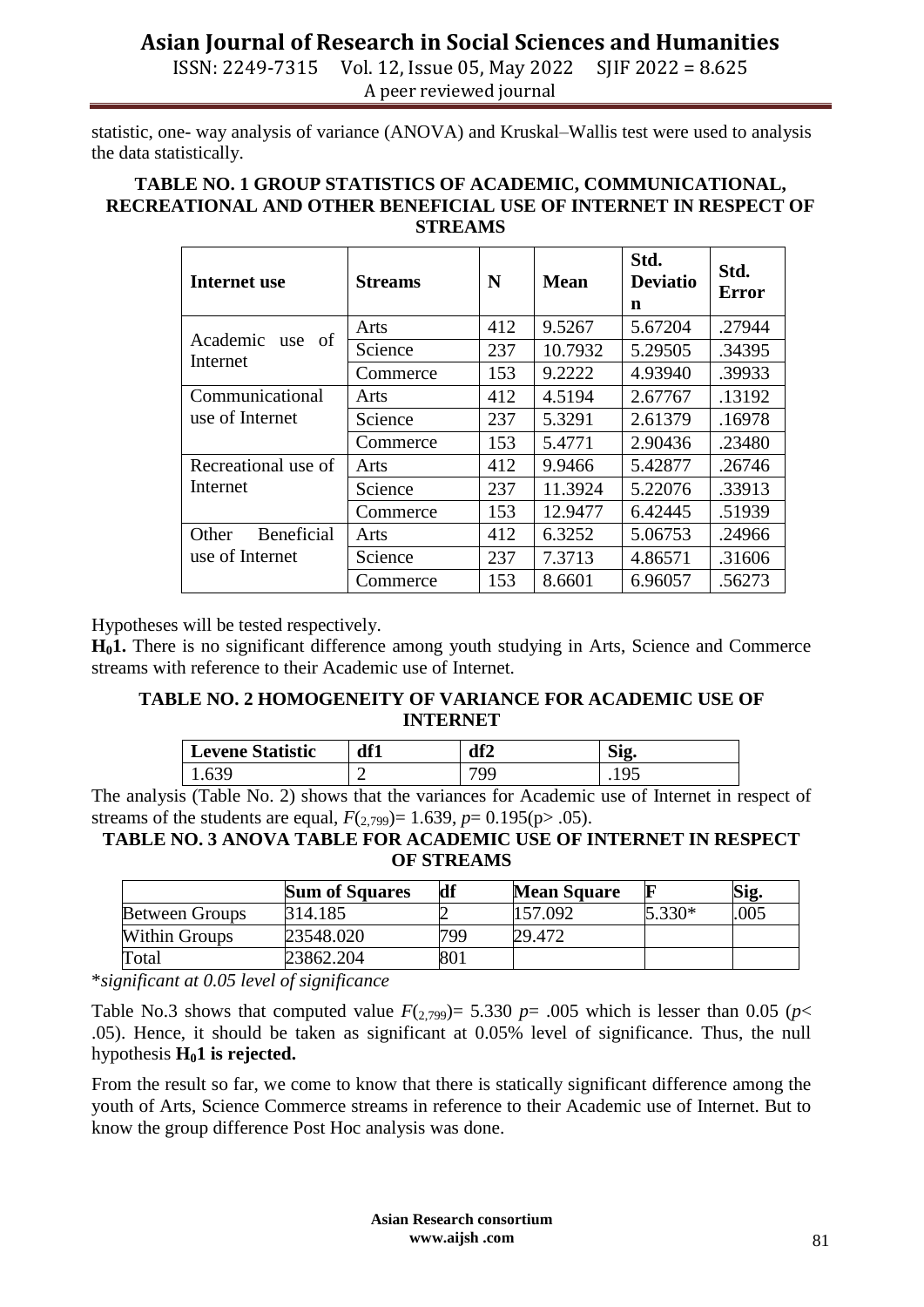ISSN: 2249-7315 Vol. 12, Issue 05, May 2022 SJIF 2022 = 8.625 A peer reviewed journal

#### **TABLE NO. 4 PAIR WISE COMPARISON OF ACADEMIC USE OF INTERNET**

| $(I)$ Stream    | $J)$ Stream     | Mean Difference Std. Error Sig.<br>$(I-J)$ |        |      |
|-----------------|-----------------|--------------------------------------------|--------|------|
| <b>ARTS</b>     | <b>SCIENCE</b>  | $-1.26655$ <sup>*</sup>                    | .44259 | .004 |
|                 | <b>COMMERCE</b> | .30448                                     | .51397 | .554 |
| <b>SCIENCE</b>  | <b>ARTS</b>     | $1.26655$ *                                | .44259 | .004 |
|                 | <b>COMMERCE</b> | $1.57103$ <sup>*</sup>                     | .56301 | .005 |
| <b>COMMERCE</b> | <b>ARTS</b>     | $-.30448$                                  | .51397 | .554 |
|                 | <b>SCIENCE</b>  | $-1.57103$                                 | .56301 | .005 |

**Dependent Variable**: Academic use of Internet

\*. The mean difference is significant at the 0.05 level.

Table No. 4 reveals that mean difference between Arts and Science students is 1.26655. The *p*  value is .004 ( $p$ < 0.05) which is significant at 0.05 level. Table also reveals the significant difference between Science and Commerce students,  $p=0.005$  ( $p<0.05$ ). But there is no significant difference between Arts and Commerce students, p=.554 (*p*> 0.05) in respect to their Academic use of internet.

**H02.** There is no significant difference among youth studying in Arts, Science and Commerce streams with reference to their Communicational use of Internet.

#### **TABLE NO. 5 HOMOGENEITY OF VARIANCE FOR COMMUNICATIONAL USE OF INTERNET**

| <b>Levene</b><br><b>Statistic</b> | df1 | df2 | Sig.          |
|-----------------------------------|-----|-----|---------------|
| $\cap$<br>1.4J <sub>4</sub>       |     | 799 | ാറാ<br>∟ ر ∟. |

The analysis (Table No. 5) shows that the variance for Communicational use of Internet in respect of streams of the students are equal,  $F_{(2,799)} = 1.232$ ,  $p = 0.292$  ( $p > .05$ ).

**Table No. 6** ANOVA table for Communicational use of Internet in respect of Streams

|                       | Sum<br><b>Squares</b> | $\left.{\bf 0}\right $ of $\left.{\bf d}{\bf f}\right $ | <b>Mean Square</b> |           | Sig. |
|-----------------------|-----------------------|---------------------------------------------------------|--------------------|-----------|------|
| <b>Between Groups</b> | 152.902               |                                                         | 76.451             | $10.457*$ | .000 |
| <b>Within Groups</b>  | 5841.344              | 799                                                     | 7.311              |           |      |
| Total                 | 5994.246              | 801                                                     |                    |           |      |

\**significant at 0.05 level of significance*

Table No. 6 shows that computed value of  $F_{(2,799)}= 10.457$ ,  $p=.000$  which is lesser than 0.05 ( $p<$ 0.05). Hence, it should be taken as significant. Thus, hypothesis **H02 is rejected.**

From the results so far, we come to know that there is statistically significant difference among the youth of Arts, Science and Commerce in respect to their Communicational use of internet. But to know the group differences Post Hoc analysis was done.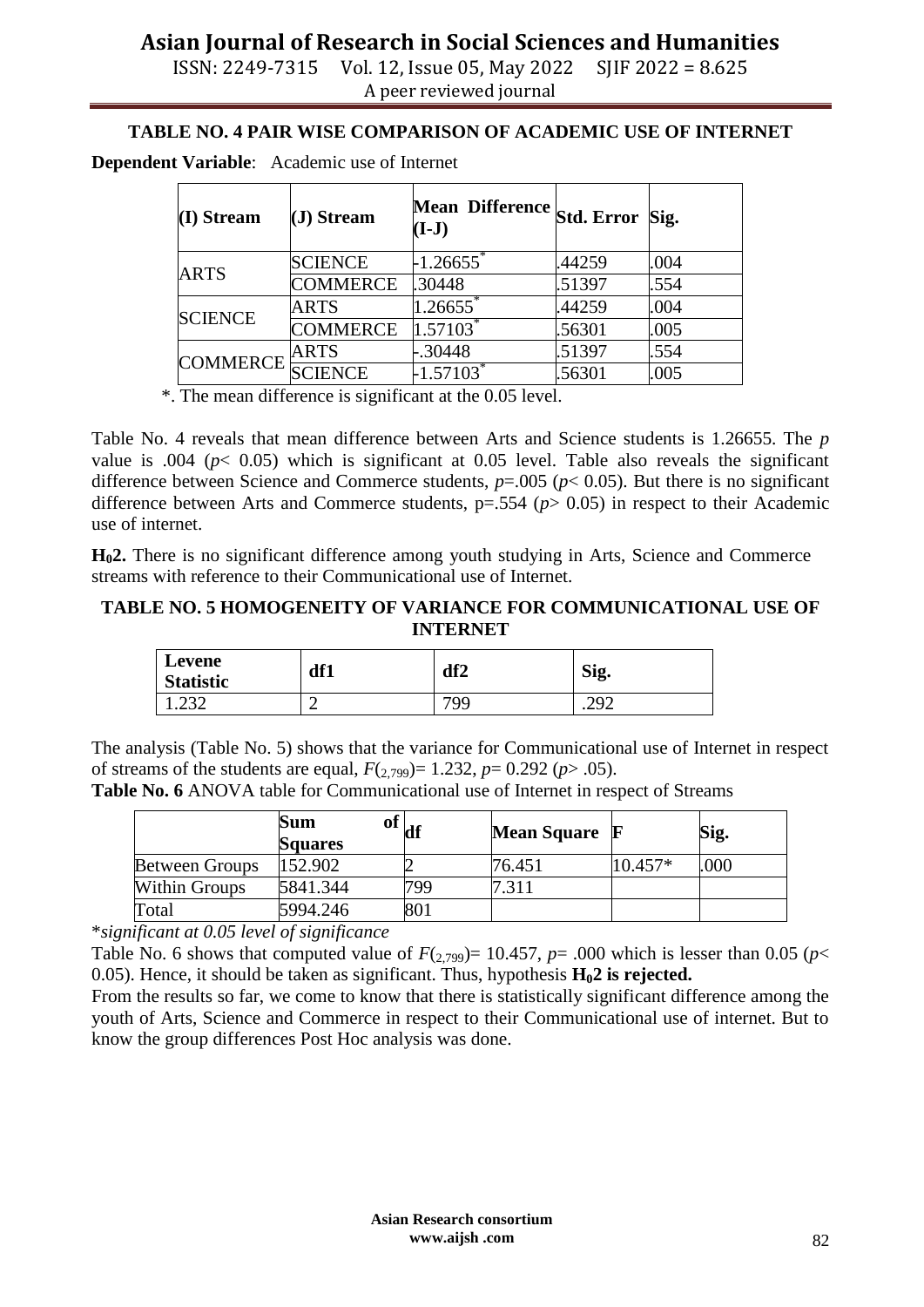ISSN: 2249-7315 Vol. 12, Issue 05, May 2022 SJIF 2022 = 8.625 A peer reviewed journal

#### **TABLE NO. 7 PAIR WISE COMPARISON OF COMMUNICATIONAL USE OF INTERNET**

| $(I)$ Stream   | $J)$ Stream     | Mean Difference Std. Error Sig.<br>$(I-J)$ |        |      |
|----------------|-----------------|--------------------------------------------|--------|------|
| <b>ARTS</b>    | <b>SCIENCE</b>  | $-.80970^{*}$                              | .22044 | .000 |
|                | <b>COMMERCE</b> | $-.95771$ <sup>*</sup>                     | .25598 | .000 |
| <b>SCIENCE</b> | <b>ARTS</b>     | $.80970*$                                  | .22044 | .000 |
|                | <b>COMMERCE</b> | $-.14801$                                  | .28041 | .598 |
| COMMERCE:      | <b>ARTS</b>     | .95771 $^*$                                | .25598 | .000 |
|                | <b>SCIENCE</b>  | .14801                                     | .28041 | .598 |

 **Dependent Variable**: Communicational use of Internet

\*. The mean difference is significant at the 0.05 level.

Table No.7 reveals that the means difference between Arts and Science student is .80970. The *p* value is .000 ( $p$ < 0.05) which is significant at 0.05 level. Table also reveals the significant difference between Arts and Commerce students,  $p=0.00$  ( $p< 0.05$ ). But there is no significant difference between Science and Commerce students (*p*=.598) in respect to their communicational use of Internet.

**H03.** There is no significant difference among youth studying in Arts, Science and Commerce streams with reference to their Recreational use of Internet.

#### **TABLE NO. 8 HOMOGENEITY OF VARIANCE FOR RECREATIONAL USE OF INTERNET**

| <b>Levene Statistic</b> | af1 | df2 | n.<br><b>S12</b> |
|-------------------------|-----|-----|------------------|
| $\Lambda\Lambda$        | ∼   | 700 | .005             |

The analysis (Table No. 8) shows that the variance for recreational use of Internet in respect of streams of the students are not equal,  $F_{(2,799)} = 5.244$ ,  $p = .005$  ( $p < .05$ ). So, researcher conducted Kruskal-Wallis test for testing the hypothesis.

#### **TABLE NO. 9 KRUSKAL-WALLIS TEST TABLE FOR RECREATIONAL USE OF INTERNET IN RESPECT OF STREAMS**

|             | <b>Recreational</b><br>Internet | use | of |
|-------------|---------------------------------|-----|----|
| Chi-Square  | 33.774*                         |     |    |
|             |                                 |     |    |
| Asymp. Sig. | (1)(1)                          |     |    |

 *\*Significant at 0 .05 level of significance*

From Table No. 9 it is seen that Kruskal-Wallis test yields chi-square is 33.774 which is significant at 0.05 level as *p*< 0.001 (*p*= .000). Hence, null hypothesis **H03 is rejected**.

From the results so far, we come to know that there is statistically significant difference among the youth of Arts, Science and Commerce in respect of their Recreational use of Internet. But to know the group differences Post Hoc analysis was done.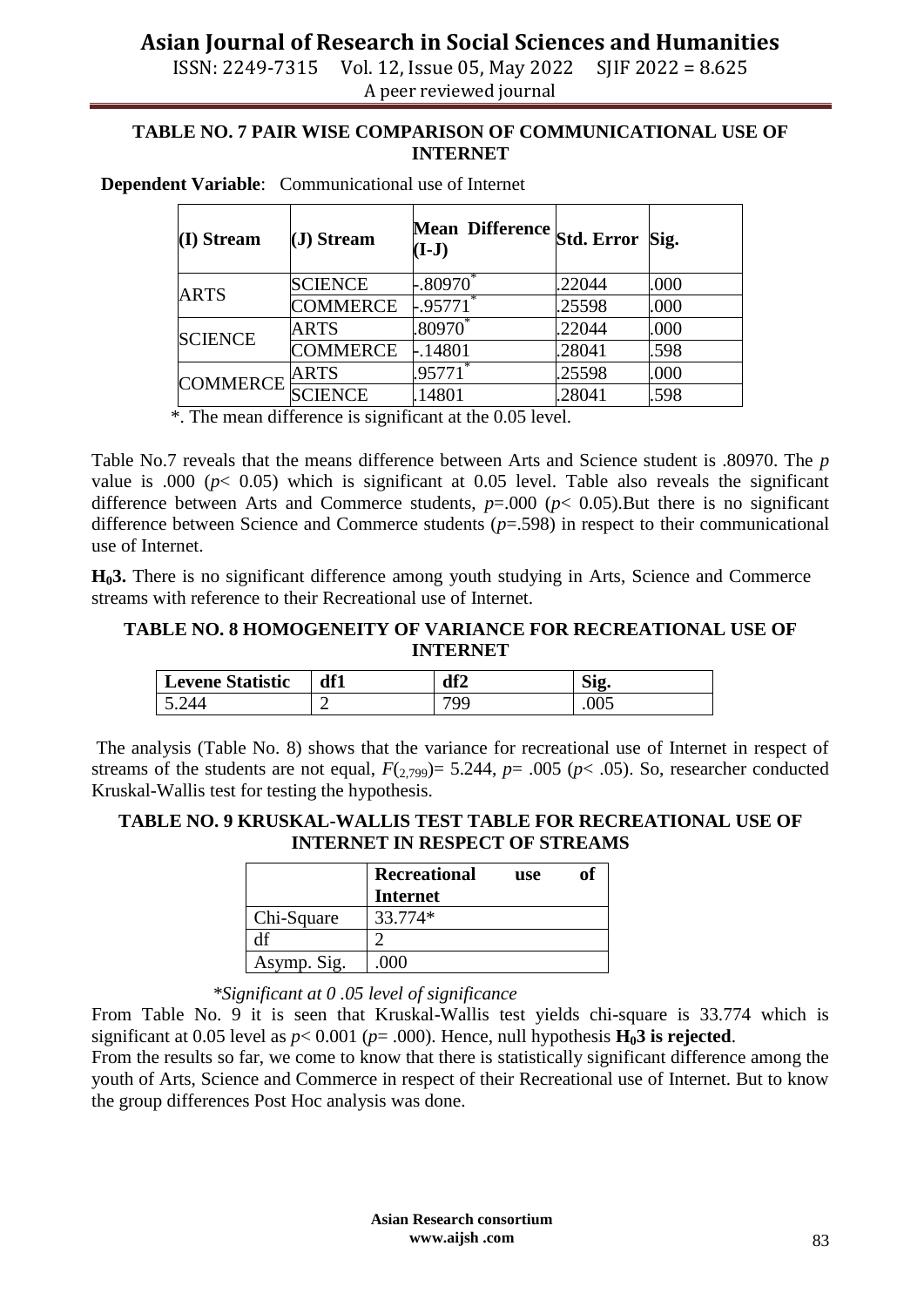ISSN: 2249-7315 Vol. 12, Issue 05, May 2022 SJIF 2022 = 8.625 A peer reviewed journal

| Sample1-Sample2  | <b>Test Statistic</b> | <b>Std. Error</b> | Std.<br><b>Test</b><br><b>Statistic</b> | Sig. | Adj. Sig. |
|------------------|-----------------------|-------------------|-----------------------------------------|------|-----------|
| Arts-Science     | $-72.257$             | 18.851            | $-3.833$                                | 000  | .000      |
| Arts-Commerce    | $-117.161$            | 21.891            | $-5.352$                                | 000  | .000      |
| Science-Commerce | -44.905               | 23.980            | $-1.873$                                | .061 | 183       |

## **TABLE NO. 10 PAIR WISE COMPARISON OF RECREATIONAL USE OF INTERNET**

Each row tests the null hypothesis that the Sample1 and Sample2 distributions are the same.

Asymptotic significances (2-sided tests) are displayed. The significance level is .05

Table No.10 reveals that the difference between Arts and Science students in respect to their Recreational use of Internet is significant,  $p=0.00$  ( $p< 0.05$ ). Table also reveals the significant difference between Arts and Commerce students,  $p=0.00$  ( $p< 0.05$ ). But there is no significant difference between Science and Commerce students ( $p=0.061$ ) in respect to their Recreational use of Internet.

**H04.** There is no significant difference among youth studying in Arts, Science and Commerce streams with reference to their Other Beneficial use of Internet.

#### **TABLE NO. 11 HOMOGENEITY OF VARIANCE FOR OTHER BENEFICIAL USE OF INTERNET**

| Levene<br><b>Statistic</b> | df1 | df2 | Sig. |
|----------------------------|-----|-----|------|
| 7.960                      |     | 700 | .000 |

The analysis (Table No. 11) shows that the variance for Other Beneficial use of Internet in respect of streams of the students are not equal,  $F_{(2,799)}=7.960$ ,  $p=.000$  ( $p<.05$ ). So, researcher had done Kruskal-Wallis test for testing the hypothesis.

#### **TABLE NO. 12 KRUSKAL-WALLIS TEST TABLE FOR OTHER BENEFICIAL USE OF INTERNET IN RESPECT OF STREAMS**

|             |                 | Other Beneficial | use | of |
|-------------|-----------------|------------------|-----|----|
|             | <b>Internet</b> |                  |     |    |
| Chi-Square  | 21.506*         |                  |     |    |
| df          |                 |                  |     |    |
| Asymp. Sig. | .000            |                  |     |    |

 *\*Significant at 0 .05 level of significance*

From Table No. 12 it is seen that Kruskal-Wallis test yields chi-square is 21.506 which is significant at 0.05 level as *p*< 0.001 (*p*=.000). Hence, null hypothesis **H04 is rejected**.

From the results so far, we come to know that there is statistically significant difference among the youth of arts, science and commerce in respect of their other beneficial use of Internet. But to know the group differences Post Hoc analysis was done.

#### **TABLE NO. 13 PAIR WISE COMPARISON OF OTHER BENEFICIAL USE OF INTERNET**

| Sample1-Sample2  | <b>Test Statistic</b> | <b>Std. Error</b> | <b>Test</b><br>Std.<br><b>Statistic</b> | Sig. | Adj. Sig. |
|------------------|-----------------------|-------------------|-----------------------------------------|------|-----------|
| Arts-Science     | $-63.312$             | 18.821            | $-3.364$                                | .001 | .002      |
| Arts-Commerce    | $-89.350$             | 21.856            | $-4.088$                                | .000 | .000      |
| Science-Commerce | $-26.038$             | 23.942            | $-1.088$                                | つワワ  | 830       |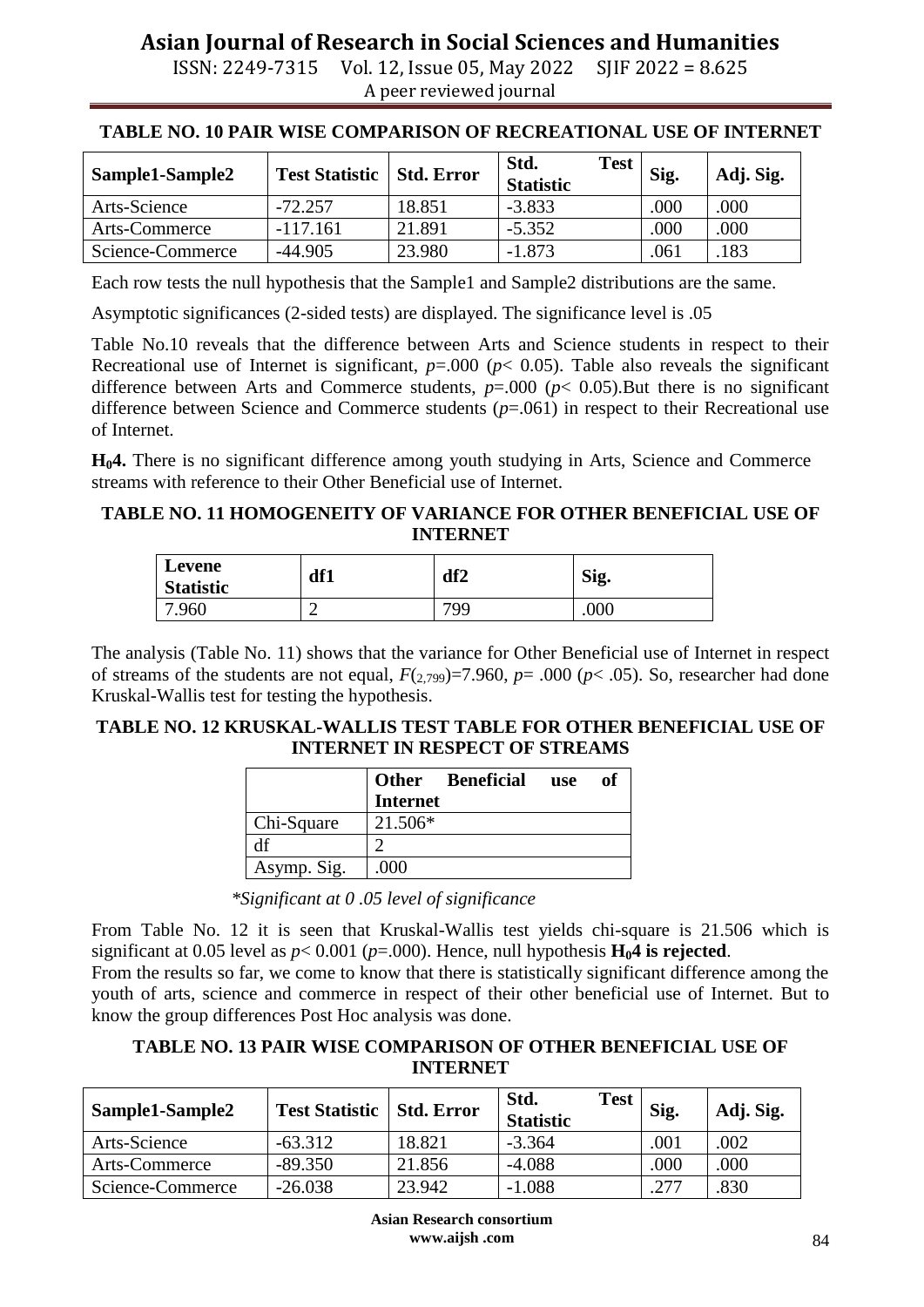ISSN: 2249-7315 Vol. 12, Issue 05, May 2022 SJIF 2022 = 8.625 A peer reviewed journal

Each row tests the null hypothesis that the Sample1 and Sample2 distributions are the same.

Asymptotic significances (2-sided tests) are displayed. The significance level is .05

Table No. 13 reveals that the difference between Arts and Science students in respect to their other beneficial use of Internet is significant,  $p=0.001$  ( $p< 0.05$ ). Table also reveals the significant difference between Arts and Commerce students,  $p=0.00$  ( $p< 0.05$ ). But there is no significant difference between Science and Commerce students (*p*=.277) in respect to their Other Beneficial use of Internet.

#### **CONCLUSION:**

It was observed from this study that youth studying in Arts, Science and Commerce streams in different colleges of West Bengal were significantly different from each other according to their Academic, Communicational, Recreational and Other Beneficial use of internet. These outcomes somehow supported the findings of the study of Devi & Kour (2021), where a significant difference between Arts and Science stream according to their internet use was also found. The finding of the present study was also in agreement with earlier study conducted by Hossain  $\&$ Rahman (2017), where they showed students from Business Studies, Science and Arts disciplines were different from each other according to their internet use. But the results differ from the findings of the study of Maheswari & Aravind (2021), where they revealed that undergraduate Commerce and Science students did not differ significantly according to their usage of Electronic resources.

#### **REFERENCES**

Anand, Vivek. (2007). *A Study of Time Management: The Correlation Between Video Game Usage and Academic Performance Markers*. Cyber Psychology & Behavior, 10(4), 552-559. Retrieved from https://doi.org/10.1089/cpb.2007.9991

Carpenter, B. (1996). *The architectural principles of the Internet*. Retrieved from http://www.ietf.org/rfc/rfc1958.txt

Cohen-Almagor, R. (2011). *Internet History*. International Journal of Technoethics. Vol. 2. 45-64. Retrieved from 10.4018/jte.2011040104.

Devi, N., Kour, R. (2021). *Difference in Internet Use by Postgraduate Students of Arts and Science streams*. International Journal of Engineering Development and Research, *9*(2), 77-82. doi:<https://www.ijedr.org/papers/IJEDR2102013.pdf>

Hossain, A. M., Rahman, H. M. (2017). *Comparative Study of Internet Usage among University Students: A Study of the University of Dhaka, Bangladesh*. European Scientific Journal*, 13*(34), 134-150. doi: 10.19044/esj.2017.v13n34p134

International Telecommunication Union. (2020). *Measuring digital development Facts and figures 2020*. ITU Publication. https://www.itu.int/en/ITU-D/Statistics/Documents/facts/FactsFigures2020.pdf

Macho, S. (2007). *The impact of home internet access on test scores*. New York: Cambria Press. URL:

http://books.google.co.in/books?id=kD35rQNXh58C&printsec=frontcover&num=100#v=onepage &q&f=false.

Pew Research Center. (2019). Mobile Connectivity in Emerging Economies. Washington DC, USA. URL: [file:///C:/Users/user/Downloads/PI\\_2019.03.07\\_Mobile-Connectivity\\_FINAL.pdf](file:///C:\Users\user\Downloads\PI_2019.03.07_Mobile-Connectivity_FINAL.pdf)

S, Maheswari. & S, Aravind. (2021). *Usage of the internet by the Commerce and Science students in the selected Arts & Science colleges in Madurai – A study*. Emperor International Journal of